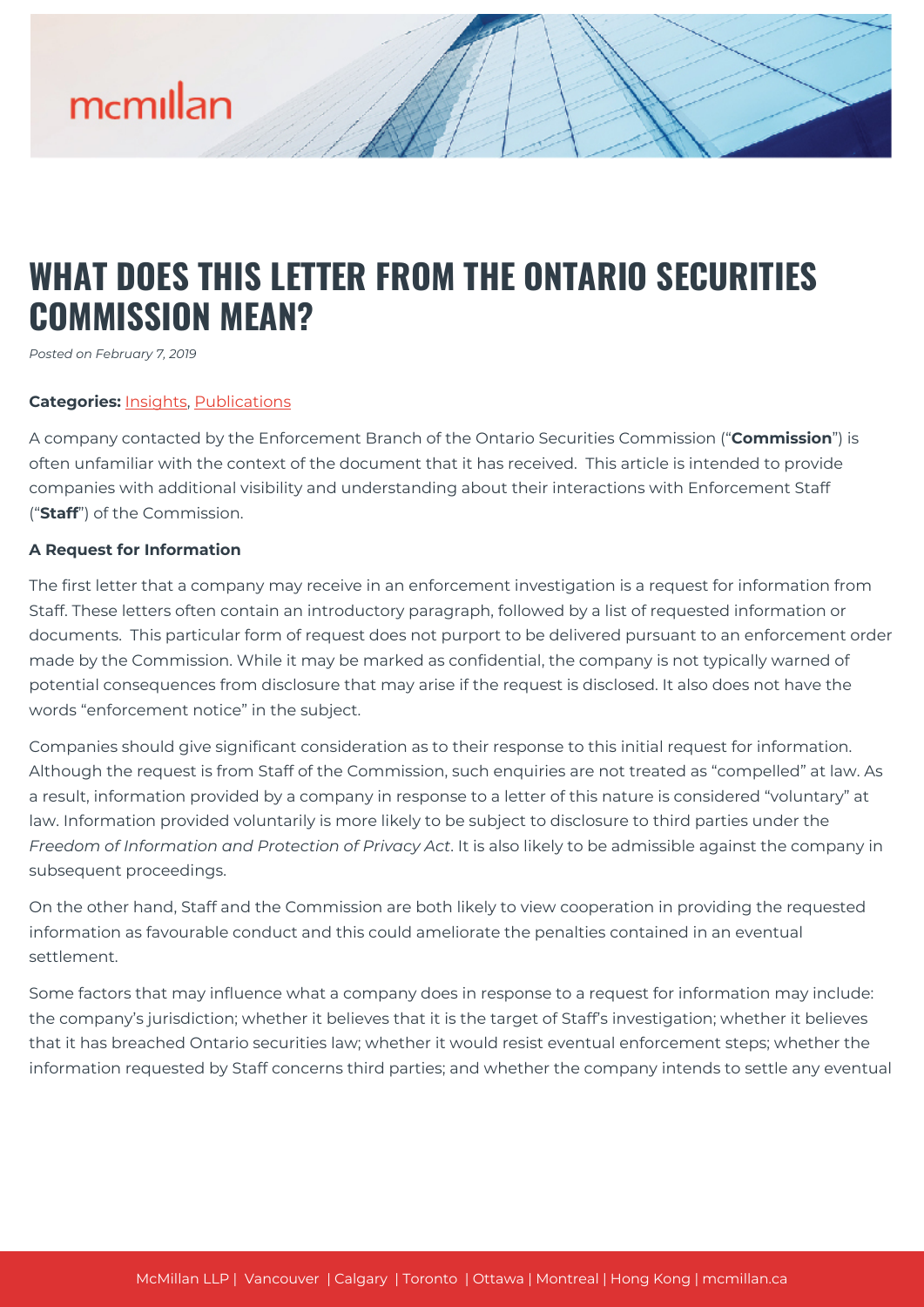

action taken against it.

#### **A Summons**

This form of document will typically arrive to a company stamped as confidential and make reference to an order obtained from the Commission providing for an investigation. The company will normally be cautioned that disclosure of the summons is contrary to the *Securities Act* (Ontario) (the "**Ontario Act**"). The summons will likely seek an examination on a particular date. The timeline set for a witness to appear in response to a summons is typically narrow, although virtually always subject to a brief extension, depending on what other steps Staff is taking in the investigation.

If a company has operations within Ontario, the decision to comply with the summons is not controversial. Staff has broad authority under the Ontario Act to seek information and compel production of records. In most instances, a representative of a company will want to consult with counsel about preparing to give evidence.

A company's provision of evidence under oath in response to a summons is considered to be "compelled" at law. Although companies may not appreciate being forced to participate in a process in which they may (or may not) be the target, at least that evidence can be afforded protections which evidence given voluntarily does not receive. For this reason, some counsel will insist on a company's evidence being compelled prior to the provision of any information and do not favour responding to voluntary requests.

#### **Enforcement Notice**

A company will usually have received at least a voluntary request for information prior to receipt of an enforcement notice. This document usually comes in the form of a letter with the subject "enforcement notice". In substance, the enforcement notice will usually outline facts against the company which Staff intend to rely on in an enforcement proceeding. These facts may not include facts favourable to a company, even if Staff are aware of such facts. This document is usually delivered close to the time at which Staff are considering commencing enforcement proceedings against a company.

The enforcement notice expressly provides an opportunity to deliver both a "without prejudice" (settlementfocused and "off-the-record") and "with prejudice" response.

# **Statement of Allegations and Notice of Hearing**

A Statement of Allegations and Notice of Hearing are used to commence proceedings against a company. It would be surprising if these were the first documents received by a company. The Statement of Allegations is the public document that discloses Commission Staff's allegations made against a company. The first hearing specified in the Notice of Hearing will typically be used to set the dates for subsequent steps of the